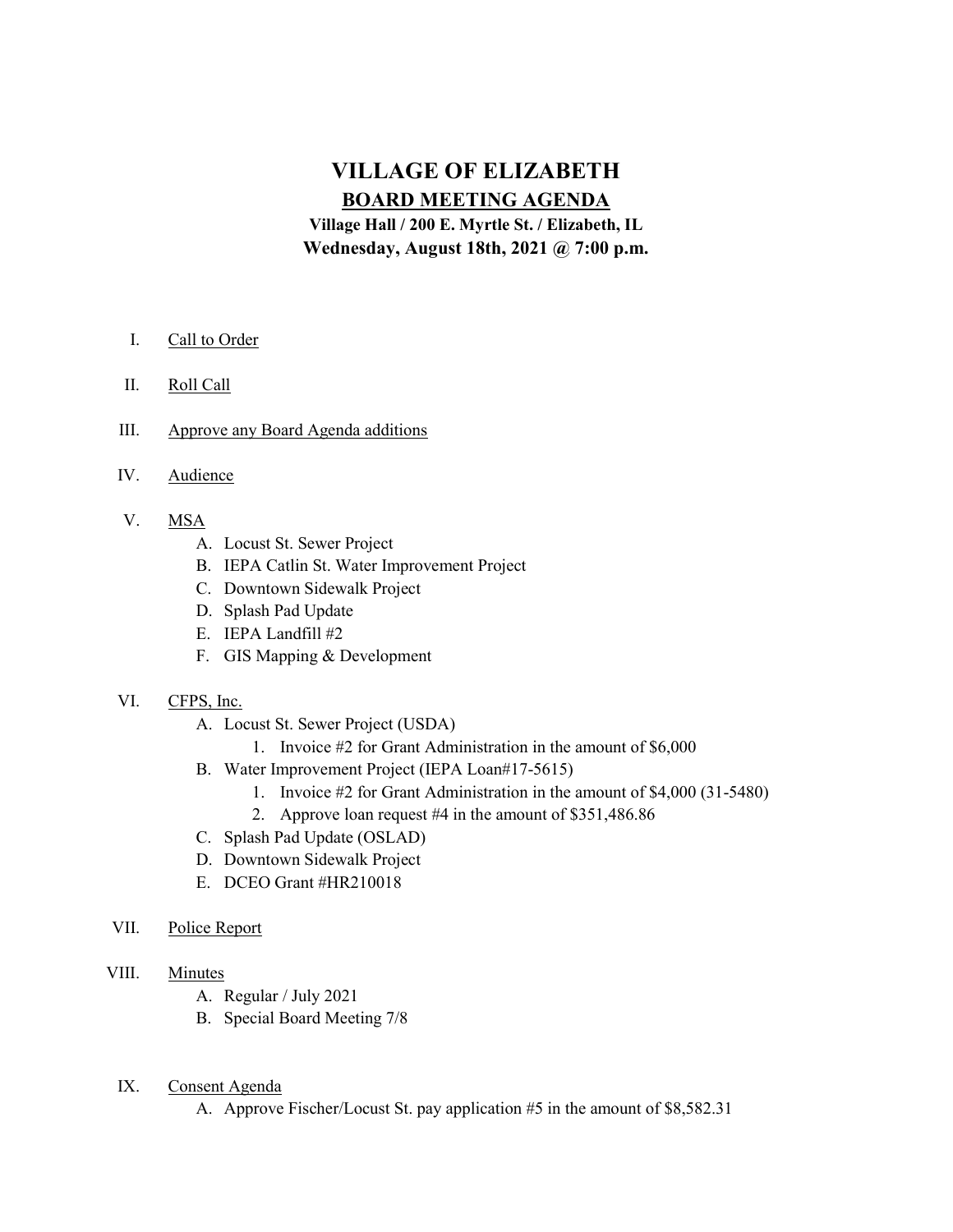- B. Approve N-Trak/Catlin St. pay application #4 in the amount of \$189,501.66
- C. Approve Fischer/Splash Pad pay application #4 in the amount of \$96,535.58
- D. Approve the estimate from Pro-Tech Heating for \$19,125 for heated sidewalks at new village hall (200 E. Myrtle St.)
- E. Approve the BDD Redevelopment Agreement for Lola's Deli (100 N. Main St.)
- F. Approve the installation and maintenance agreement with Jo Carroll Energy for the Electric Car Charging Station in the municipal square parking lot (originally approved their request in 2019 but the project was put on hold due to COVID-19)
- G. Approve the pay increase for meeting attendance to \$50 per meeting for both trustees and employees (currently employees are \$40 and trustees are \$35)
- X. Finances
	- A. Treasurer's Report
	- B. Payment of Bills
	- C. Budget

## XI. Committee Reports

- A. Public Works
	- 1. IEPA's CCA rejection recommendation
- B. Administrative
- C. Economic Development

## XII. Attorney Comments

- A. Discussion on Village liability if we were to allow alcohol in our parks (currently our Ordinance forbids it)
- B. Begin the eminent domain process for 407 W. Catlin St. (during the Admin meeting on 8/4 a motion was passed to have an appraisal done)
- C. Discussion on the ALJ Program (specifically if it has much more benefit to the Village than the Administrative Tickets we are currently utilizing and get 100% of the fine money for non-moving violations)
- D. Update on IDOT Hwy 20 Maintenance agreement

## XIII. Old Business (Other than Committee Mtg Minutes/Consent Agenda)

- A. New Village Hall bids (leave on agenda)
- B. Anonymous Grant (\$50,000) was RECEIVED
- C. COVID Heroes keys to the city
- D. GGMI Mapping

## XIV. New Business (Other than Committee Mtg Minutes/Consent Agenda)

- A. Discussion and possible action on the Employment Contract for Fred Cass
- B. Discussion and possible action on the estimate from Arrow & Co. for security cameras at the Splash Pad, Well House and Downtown area
- C. Discussion and possible action on the Food Truck Ordinance with revisions suggested at Admin committee